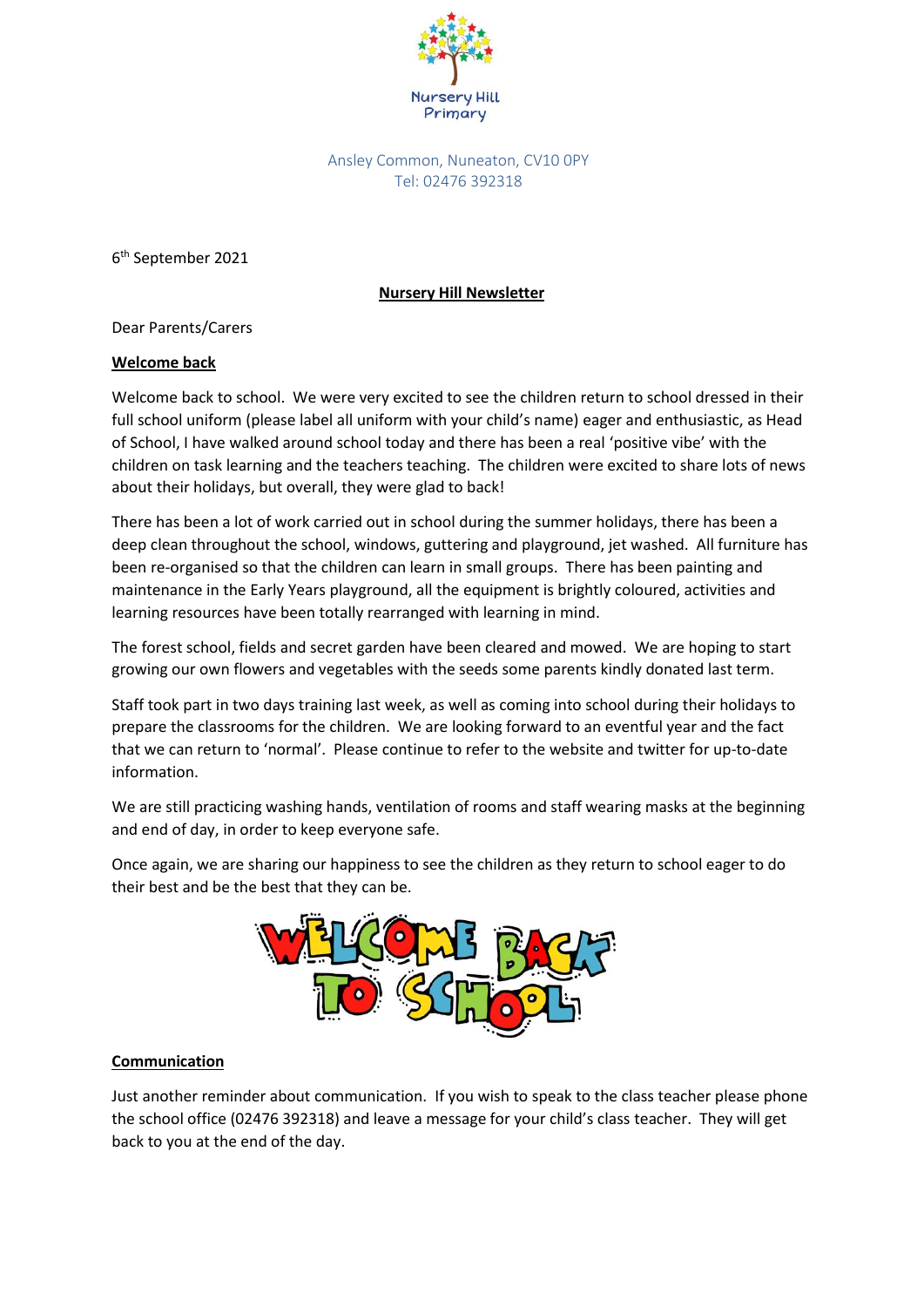# **A message from our Reading Lead**

Hello, I am Miss Preece and I am delighted to have joined the team at Nursery Hill Primary School, teaching Years 5/6 and leading English and Maths throughout the school. I am an experienced teacher, who has taught from EYFS to Year 6, and this is my fourth school of my career. English is a passion of mine and I am dedicated to supporting all children at Nursery Hill to achieve their best and hopefully inspire them towards their learning, with our focus being on reading and writing. Already keen to get started, I am putting an action plan together for both English and Maths, where I will be putting lots of new and exciting ideas into the school to inspire children with their learning. I will keep you updated with these through Twitter, e-mails and Class Dojo, so please keep an eye out for the fun and exciting ideas we will be introducing into school.

As part of the 'new normal' we are asking that the children come to the school on their PE days in their PE kit. We will be taking the children outside as much as possible whilst we have the good weather. As well as their PE kit (white t-shirt and black shorts) can I ask you to also provide them

with a black/navy blue sweat top/fleece and black/navy jogging bottoms.

To get us started, we would like to encourage the children to get a real love of reading. We are aware that the children do not always feel inspired to read the books we have in our class reading areas and as a result, we will be asking the children to tell us books that they would like to read and making a wish list of books. To support us with this, I would like to ask children in KS2, to donate 15p a week into a class saving pot. We will save this money and when we have enough, we will buy books from the list that we have created.

I am sure the children will love having new books to read, especially books they have chosen themselves!

I look forward to sharing new ideas with you soon!

### **Roald Dahl Day**

On **Friday 17th September** we will be celebrating Roald Dahl day. We are asking that the children come to school as their favourite Roald Dahl or book character on this day for a donation. All monies will go towards buying books for the children.



# **PE**